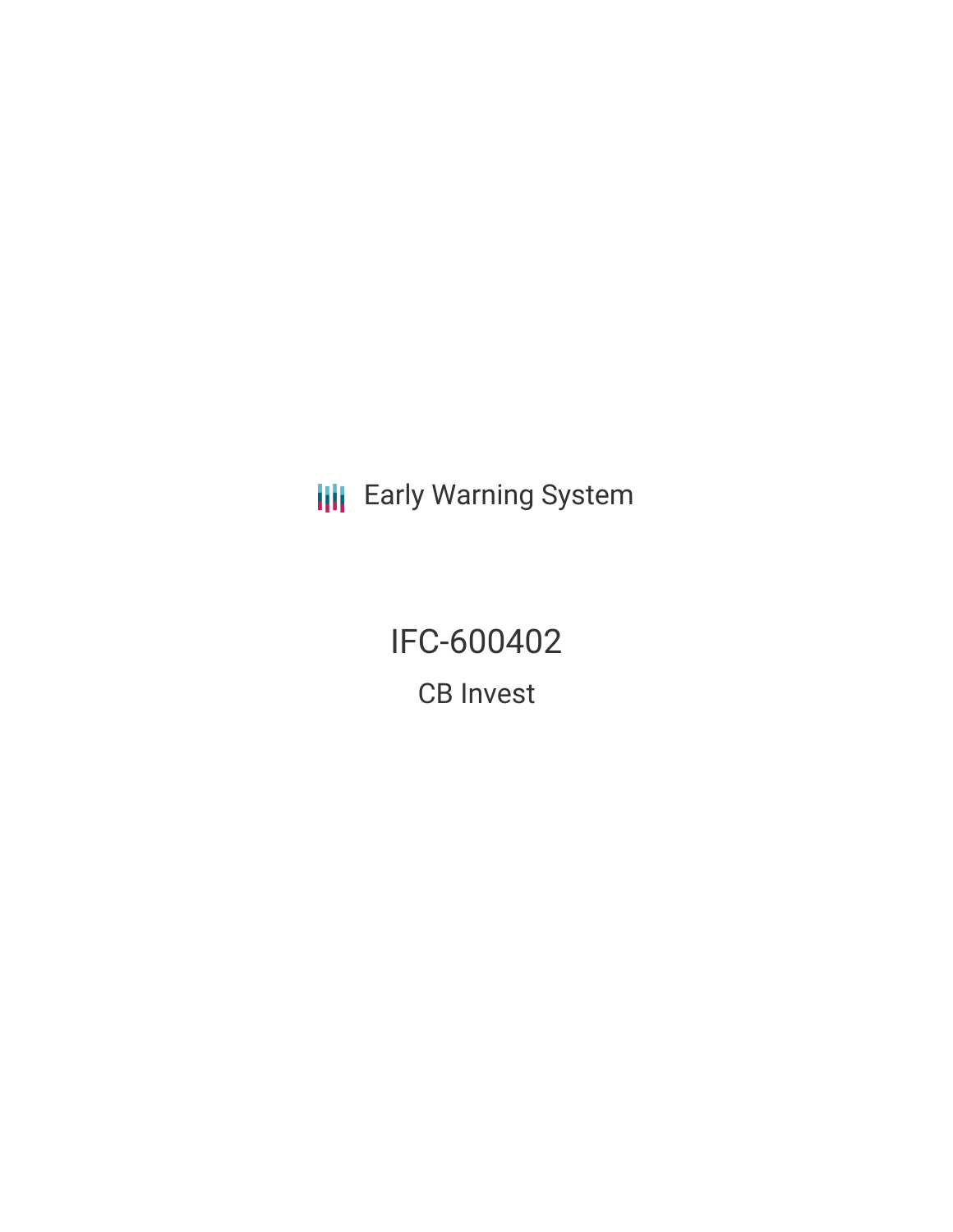

## **Quick Facts**

| <b>Countries</b>              | Cambodia                                |
|-------------------------------|-----------------------------------------|
| <b>Financial Institutions</b> | International Finance Corporation (IFC) |
| <b>Status</b>                 | Active                                  |
| <b>Bank Risk Rating</b>       | U                                       |
| <b>Voting Date</b>            | 2017-05-24                              |
| <b>Borrower</b>               | Government of Cambodia                  |
| <b>Sectors</b>                | Industry and Trade                      |
| <b>Investment Type(s)</b>     | <b>Advisory Services</b>                |
| <b>Project Cost (USD)</b>     | \$2.00 million                          |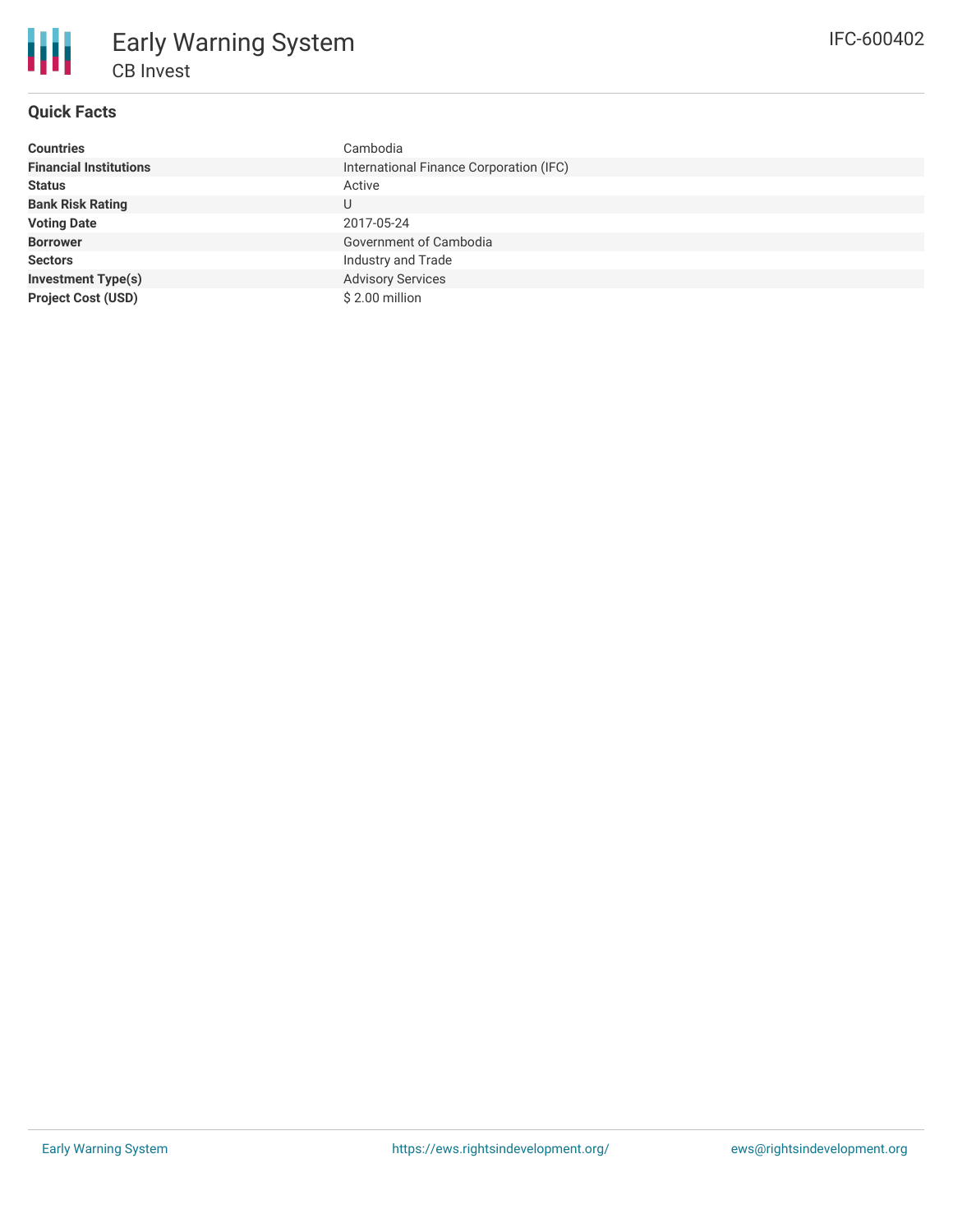## **Project Description**

According to IFC, the objective of the Cambodia Investment Diversification project is to support the implementation of Cambodia's Industrial Development Policy through generating, retaining and diversifying investments in the country as well as improving the capacity of the domestic SME sector to participate in regional and global value chains. This will be achieved by: 1. Supporting the Government of Cambodia to improve the investment regime including investment entry, incentives and investor protection

2. Working with the government, multinational enterprises (MNEs) and small and medium-sized enterprises (SMEs) to facilitate MNE-SME linkages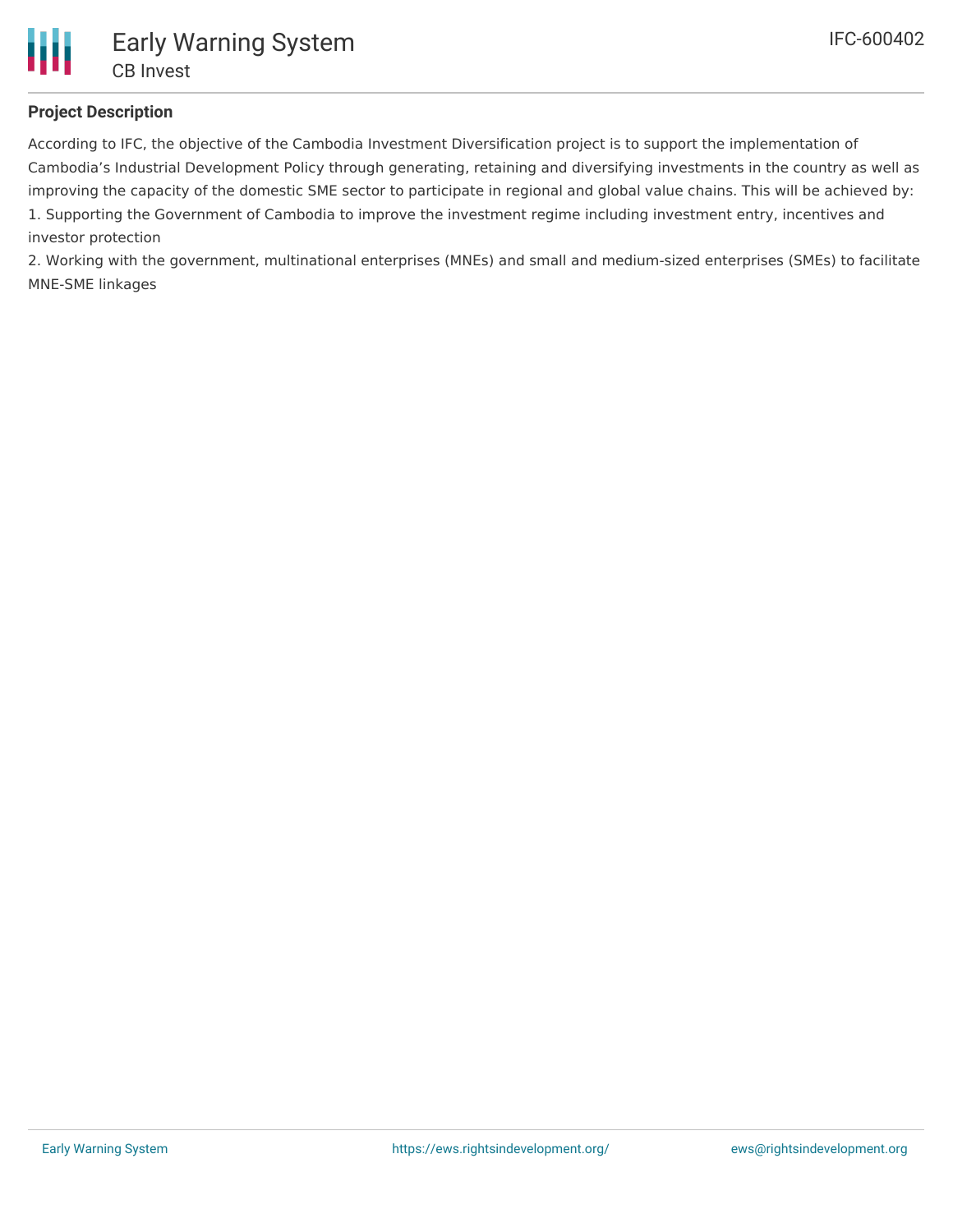## **Investment Description**

• International Finance Corporation (IFC)